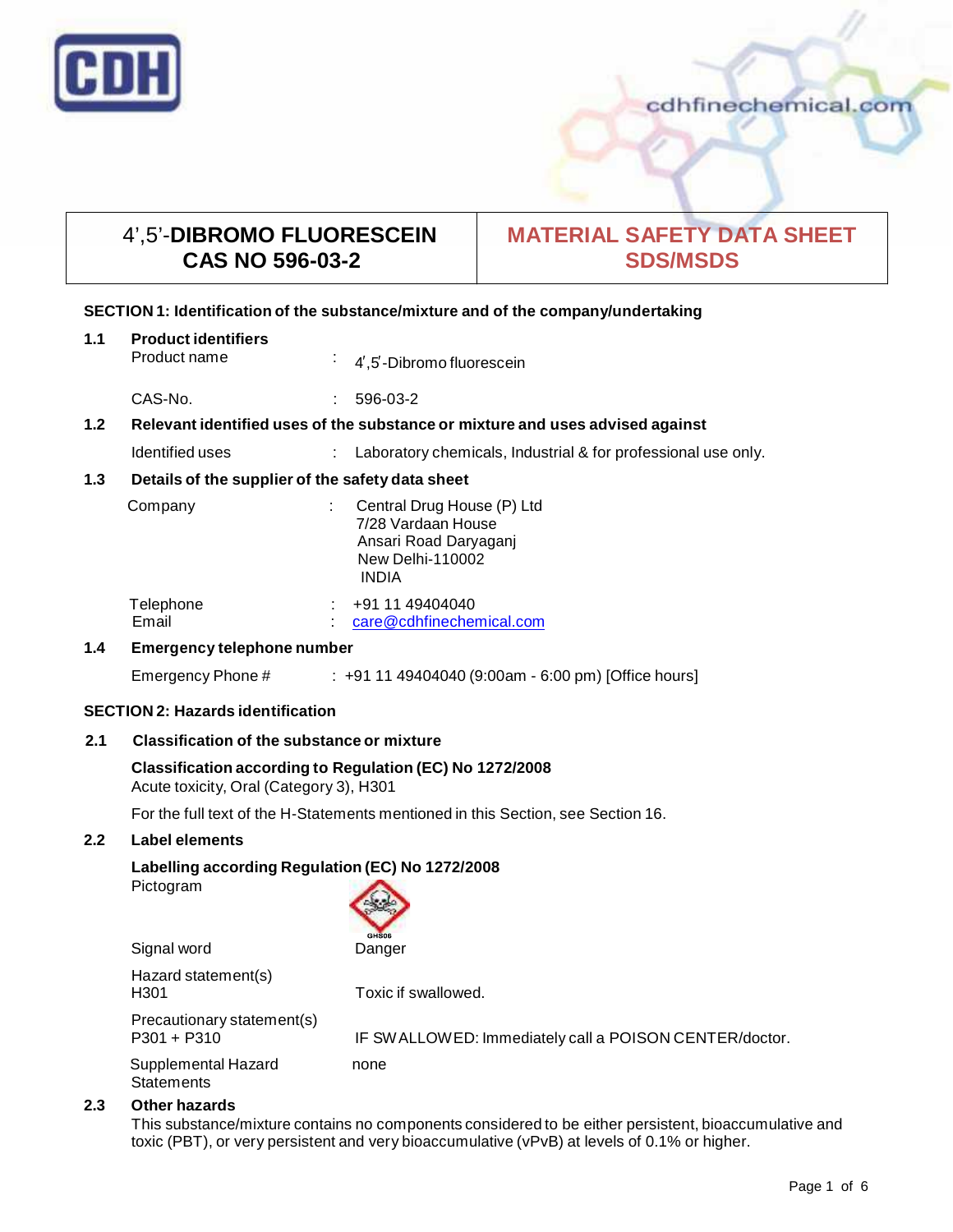# **SECTION 3: Composition/information on ingredients**

| 3.1                                                                           | <b>Substances</b><br>Synonyms                                   |           | Solvent Red 72              |               |
|-------------------------------------------------------------------------------|-----------------------------------------------------------------|-----------|-----------------------------|---------------|
|                                                                               |                                                                 |           |                             |               |
|                                                                               | Formula                                                         |           | : $C_{20}H_{10}Br_{2}O_{5}$ |               |
|                                                                               | Molecular weight                                                |           | 490.10 g/mol                |               |
|                                                                               | CAS-No.                                                         |           | 596-03-2                    |               |
|                                                                               | EC-No.                                                          |           | 209-876-0                   |               |
|                                                                               | Hazardous ingredients according to Regulation (EC) No 1272/2008 |           |                             |               |
|                                                                               | Component                                                       |           | Classification              | Concentration |
| 4',5'-Dibromo-3',6'-dihydroxyspiro[isobenzofuran-1(3H),9'-[9H]xanthene]-3-one |                                                                 |           |                             |               |
|                                                                               | CAS-No.                                                         | 596-03-2  | Acute Tox. 3; H301          | $\leq$ 100 %  |
|                                                                               | EC-No.                                                          | 209-876-0 |                             |               |

For the full text of the H-Statements mentioned in this Section, see Section 16.

# **SECTION 4: First aid measures**

# **4.1 Description of first aid measures**

#### **General advice**

Consult a physician. Show this safety data sheet to the doctor in attendance.

#### **If inhaled**

If breathed in, move person into fresh air. If not breathing, give artificial respiration. Consult a physician.

#### **In case of skin contact**

Wash off with soap and plenty of water. Take victim immediately to hospital. Consult a physician.

#### **In case of eye contact**

Flush eyes with water as a precaution.

#### **If swallowed**

Never give anything by mouth to an unconscious person. Rinse mouth with water. Consult a physician.

# **4.2 Most important symptoms and effects, both acute and delayed**

The most important known symptoms and effects are described in the labelling (see section 2.2) and/or in section 11

**4.3 Indication of any immediate medical attention and special treatment needed** No data available

# **SECTION 5: Firefighting measures**

#### **5.1 Extinguishing media**

**Suitable extinguishing media** Use water spray, alcohol-resistant foam, dry chemical or carbon dioxide.

- **5.2 Special hazards arising from the substance ormixture** Carbon oxides, Hydrogen bromide gas
- **5.3 Advice for firefighters** Wear self-contained breathing apparatus for firefighting if necessary.
- **5.4 Further information** No data available

# **SECTION 6: Accidentalrelease measures**

**6.1 Personal precautions, protective equipment and emergency procedures** Wear respiratory protection. Avoid dust formation. Avoid breathing vapours, mist or gas. Ensure adequate ventilation. Evacuate personnel to safe areas. Avoid breathing dust. For personal protection see section 8.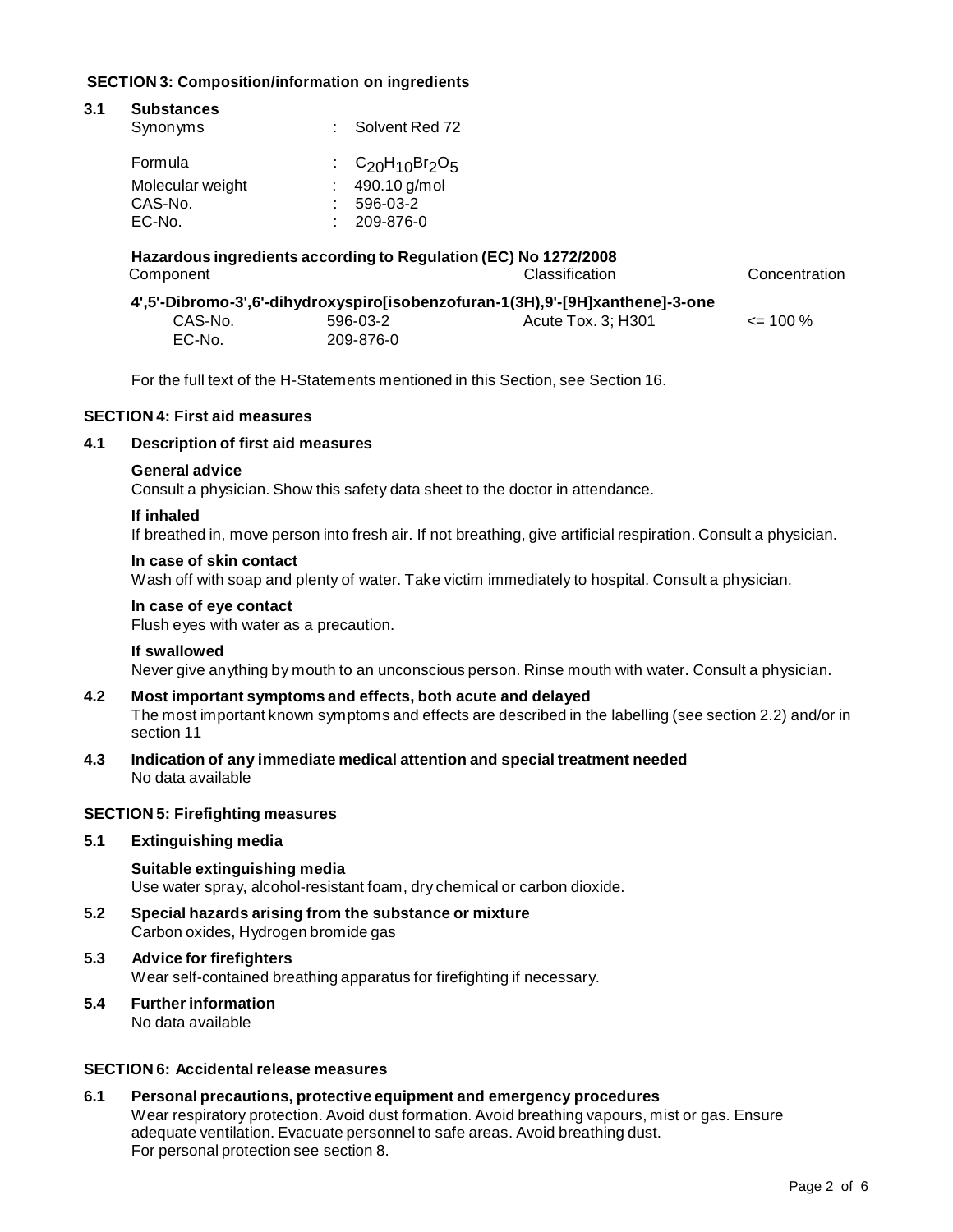# **6.2 Environmental precautions**

Prevent further leakage or spillage if safe to do so. Do not let product enter drains.

# **6.3 Methods and materials for containment and cleaning up**

Pick up and arrange disposal without creating dust. Sweep up and shovel. Keep in suitable, closed containers for disposal.

**6.4 Reference to other sections** For disposal see section 13.

# **SECTION 7: Handling and storage**

#### **7.1 Precautions for safe handling**

Avoid contact with skin and eyes. Avoid formation of dust and aerosols. Provide appropriate exhaust ventilation at places where dust is formed. For precautions see section 2.2.

#### **7.2 Conditions for safe storage, including any incompatibilities**

Store in cool place. Keep container tightly closed in a dry and well-ventilated place. Storage class (TRGS 510): Non-combustible, acute toxic Cat.3 / toxic hazardous materials or hazardous materials causing chronic effects

#### **7.3 Specific end use(s)**

Apart from the uses mentioned in section 1.2 no other specific uses are stipulated

#### **SECTION 8: Exposure controls/personal protection**

- **8.1 Control parameters**
- **8.2 Exposure controls**

#### **Appropriate engineering controls**

Avoid contact with skin, eyes and clothing. Wash hands before breaks and immediately after handling the product.

# **Personal protective equipment**

#### **Eye/face protection**

Face shield and safety glasses Use equipment for eye protection tested and approved under appropriate government standards such as NIOSH (US) or EN 166(EU).

#### **Skin protection**

Handle with gloves. Gloves must be inspected prior to use. Use proper glove removal technique (without touching glove's outer surface) to avoid skin contact with this product. Dispose of contaminated gloves after use in accordance with applicable laws and good laboratory practices. Wash and dry hands.

#### **Body Protection**

Complete suit protecting against chemicals, The type of protective equipment must be selected according to the concentration and amount of the dangerous substance at the specific workplace.

#### **Respiratory protection**

Where risk assessment shows air-purifying respirators are appropriate use (EN 143) respirator cartridges as a backup to engineering controls. If th full-face supplied air respirator. Use respirators and components tested and approved under appropriate government standards such as NIOSH (US) or CEN (EU).

#### **Control of environmental exposure**

Prevent further leakage or spillage if safe to do so. Do not let product enter drains.

# **SECTION 9: Physical and chemical properties**

#### **9.1 Information on basic physical and chemical properties**

- a) Appearance Form: powder
- b) Odour No data available
- c) Odour Threshold No data available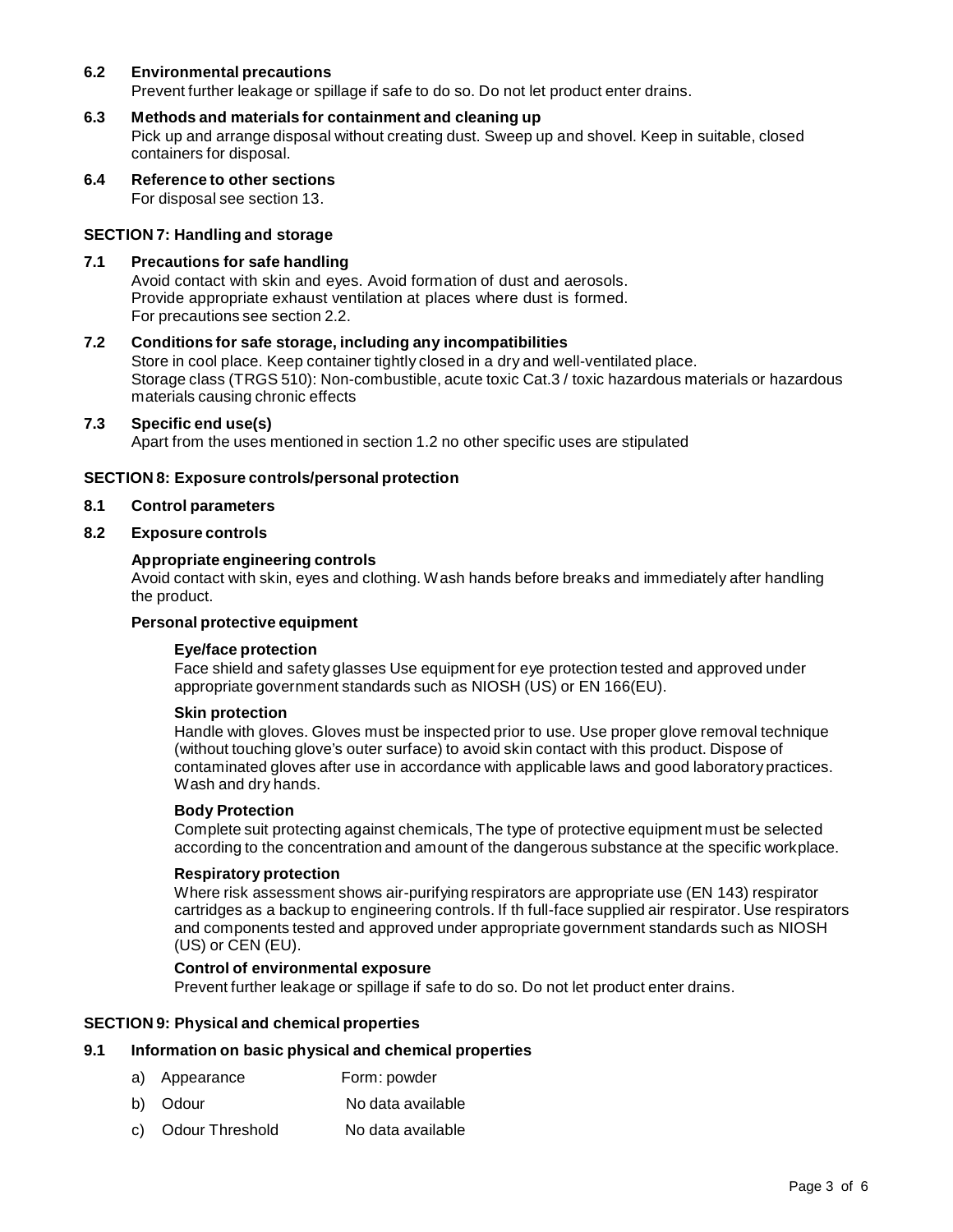|      | pH<br>d)                                                                                                                                                                                                                                   |                                                    | No data available                        |  |
|------|--------------------------------------------------------------------------------------------------------------------------------------------------------------------------------------------------------------------------------------------|----------------------------------------------------|------------------------------------------|--|
|      | e)                                                                                                                                                                                                                                         | Melting point/freezing<br>point                    | Melting point/range: 270 - 273 °C - lit. |  |
|      | f)                                                                                                                                                                                                                                         | Initial boiling point and<br>boiling range         | No data available                        |  |
|      | g)                                                                                                                                                                                                                                         | Flash point                                        | No data available                        |  |
|      | h)                                                                                                                                                                                                                                         | Evaporation rate                                   | No data available                        |  |
|      | i)                                                                                                                                                                                                                                         | Flammability (solid, gas)                          | No data available                        |  |
|      | j)                                                                                                                                                                                                                                         | Upper/lower<br>flammability or<br>explosive limits | No data available                        |  |
|      | k)                                                                                                                                                                                                                                         | Vapour pressure                                    | No data available                        |  |
|      | I)                                                                                                                                                                                                                                         | Vapour density                                     | No data available                        |  |
|      | m)                                                                                                                                                                                                                                         | Relative density                                   | No data available                        |  |
|      | n)                                                                                                                                                                                                                                         | Water solubility                                   | soluble                                  |  |
|      | O)                                                                                                                                                                                                                                         | Partition coefficient: n-<br>octanol/water         | No data available                        |  |
|      | p)                                                                                                                                                                                                                                         | Auto-ignition<br>temperature                       | No data available                        |  |
|      | q)                                                                                                                                                                                                                                         | Decomposition<br>temperature                       | No data available                        |  |
|      | r)                                                                                                                                                                                                                                         | Viscosity                                          | No data available                        |  |
|      | s)                                                                                                                                                                                                                                         | <b>Explosive properties</b>                        | No data available                        |  |
|      | t)                                                                                                                                                                                                                                         | Oxidizing properties                               | No data available                        |  |
| 9.2  |                                                                                                                                                                                                                                            | Other safety information<br>No data available      |                                          |  |
|      |                                                                                                                                                                                                                                            | <b>SECTION 10: Stability and reactivity</b>        |                                          |  |
| 10.1 |                                                                                                                                                                                                                                            | <b>Reactivity</b><br>No data available             |                                          |  |
| 10.2 | <b>Chemical stability</b><br>Stable under recommended storage conditions.                                                                                                                                                                  |                                                    |                                          |  |
| 10.3 | Possibility of hazardous reactions<br>No data available                                                                                                                                                                                    |                                                    |                                          |  |
| 10.4 | <b>Conditions to avoid</b><br>No data available                                                                                                                                                                                            |                                                    |                                          |  |
| 10.5 | Incompatible materials<br>Strong oxidizing agents                                                                                                                                                                                          |                                                    |                                          |  |
| 10.6 | <b>Hazardous decomposition products</b><br>Hazardous decomposition products formed under fire conditions. - Carbon oxides, Hydrogen bromide gas<br>Other decomposition products - No data available<br>In the event of fire: see section 5 |                                                    |                                          |  |

# **SECTION 11: Toxicological information**

# **11.1 Information on toxicological effects**

# **Acute toxicity**

LD50 Oral - Rat - < 198 mg/kg(4',5'-Dibromo-3',6'-dihydroxyspiro[isobenzofuran-1(3H),9'-[9H]xanthene]- 3- one)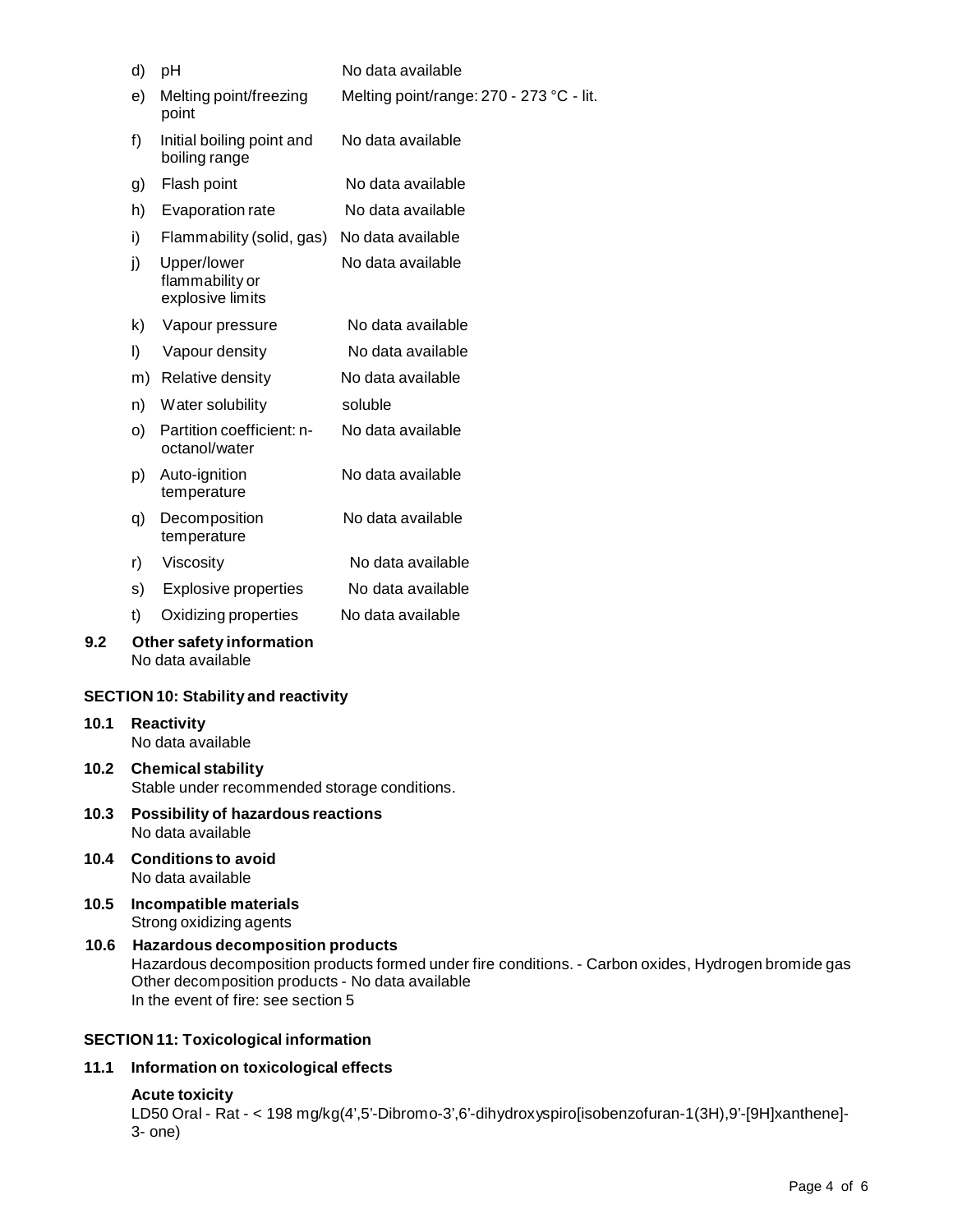# **Skin corrosion/irritation**

No data available(4',5'-Dibromo-3',6'-dihydroxyspiro[isobenzofuran-1(3H),9'-[9H]xanthene]-3-one)

#### **Serious eye damage/eye irritation**

No data available(4',5'-Dibromo-3',6'-dihydroxyspiro[isobenzofuran-1(3H),9'-[9H]xanthene]-3-one)

# **Respiratory or skin sensitisation**

No data available(4',5'-Dibromo-3',6'-dihydroxyspiro[isobenzofuran-1(3H),9'-[9H]xanthene]-3-one)

# **Germ cell mutagenicity**

No data available(4',5'-Dibromo-3',6'-dihydroxyspiro[isobenzofuran-1(3H),9'-[9H]xanthene]-3-one)

#### **Carcinogenicity**

IARC: No component of this product present at levels greater than or equal to 0.1% is identified as probable, possible or confirmed human carcinogen by IARC.

#### **Reproductive toxicity**

No data available(4',5'-Dibromo-3',6'-dihydroxyspiro[isobenzofuran-1(3H),9'-[9H]xanthene]-3-one)

#### **Specific target organ toxicity - single exposure**

No data available(4',5'-Dibromo-3',6'-dihydroxyspiro[isobenzofuran-1(3H),9'-[9H]xanthene]-3-one)

# **Specific target organ toxicity - repeated exposure**

No data available

# **Aspiration hazard**

No data available(4',5'-Dibromo-3',6'-dihydroxyspiro[isobenzofuran-1(3H),9'-[9H]xanthene]-3-one)

# **Additional Information**

RTECS: LM5200000

To the best of our knowledge, the chemical, physical, and toxicological properties have not been thoroughly investigated.(4',5'-Dibromo-3',6'-dihydroxyspiro[isobenzofuran-1(3H),9'-[9H]xanthene]-3-one)

# **SECTION 12: Ecological information**

# **12.1 Toxicity**

No data available

- **12.2 Persistence and degradability** No data available
- **12.3 Bioaccumulative potential** No data available

# **12.4 Mobility in soil**

No data available(4',5'-Dibromo-3',6'-dihydroxyspiro[isobenzofuran-1(3H),9'-[9H]xanthene]-3-one)

# **12.5 Results of PBT and vPvB assessment**

This substance/mixture contains no components considered to be either persistent, bioaccumulative and toxic (PBT), or very persistent and very bioaccumulative (vPvB) at levels of 0.1% or higher.

**12.6 Other adverse effects** No data available

# **SECTION 13: Disposal considerations**

# **13.1 Waste treatment methods**

# **Product**

Offer surplus and non-recyclable solutions to a licensed disposal company. Dissolve or mix the material with a combustible solvent and burn in a chem scrubber.

# **Contaminated packaging**

Dispose of as unused product.